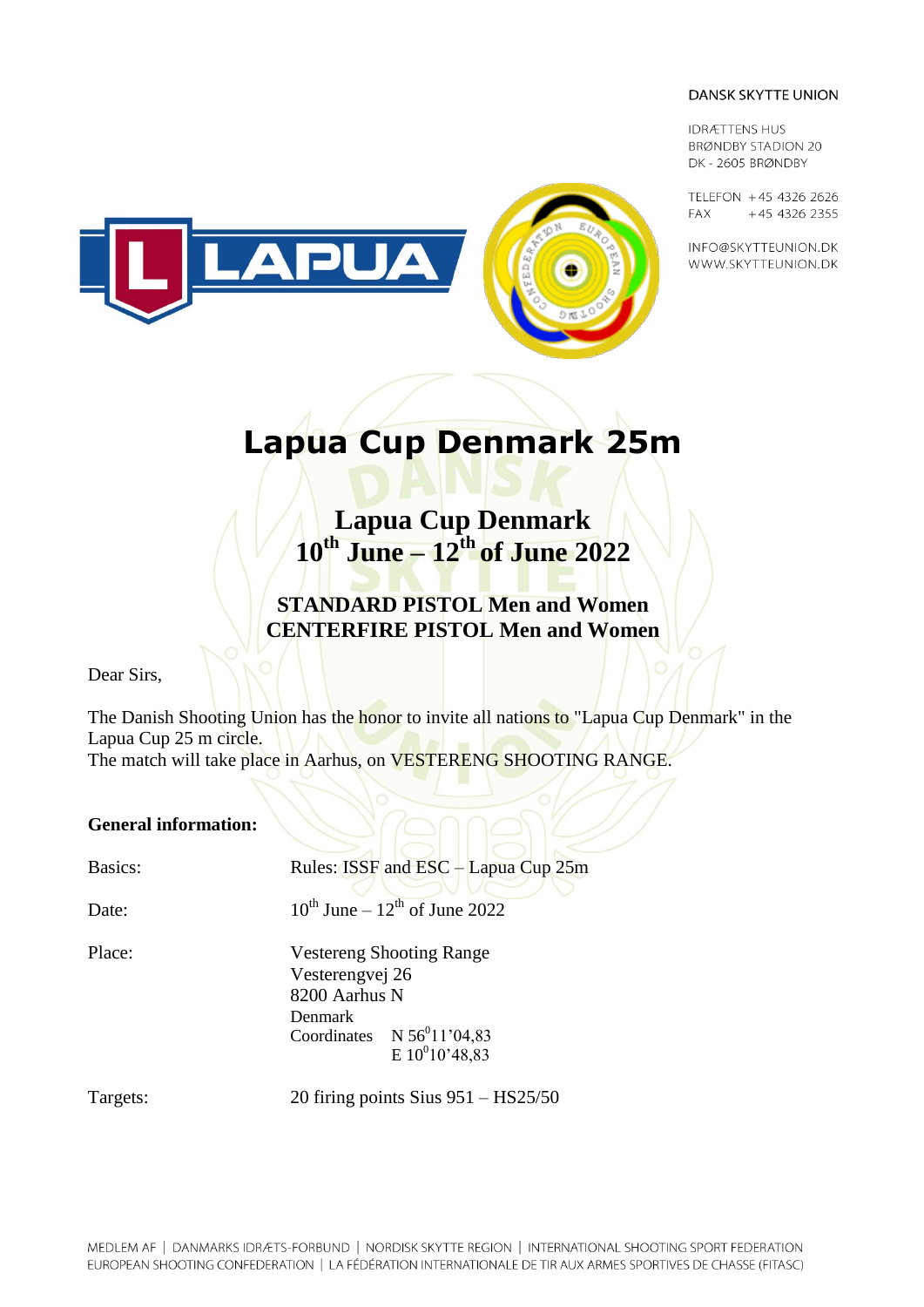

**IDRÆTTENS HUS BRØNDBY STADION 20** DK-2605 BRØNDBY

TELEFON +45 4326 2626 +45 4326 2355 **FAX** 

INFO@SKYTTEUNION.DK WWW.SKYTTEUNION.DK

| Maximum delegation: | EC-delegation in accordance to the rules.<br>Unlimited individual shooters – men and women                                   |                           |                        |                     |
|---------------------|------------------------------------------------------------------------------------------------------------------------------|---------------------------|------------------------|---------------------|
| Shooting events:    |                                                                                                                              |                           |                        |                     |
|                     | Friday June 10 <sup>th</sup><br>Arrival, training and equipment control                                                      |                           |                        |                     |
|                     | Saturday June 11 <sup>th</sup>                                                                                               | <b>Center Fire Pistol</b> |                        | $2 \times 30$ shots |
|                     | Sunday June 12 <sup>th</sup>                                                                                                 | <b>Standard Pistol</b>    |                        | $3 \times 20$ shots |
| Lodging:            | Accommodation book please direct at the Hotel.                                                                               |                           |                        |                     |
|                     | Self-booking other hotels/room http://www.visitaarhus.com                                                                    |                           |                        |                     |
| Transport:          | During the competition from a lokal Hotel $+$ from and to Aarhus Airport.<br>Transport pr. person is DDK 700 / 95 $\epsilon$ |                           |                        |                     |
| Entry fees:         | Per shooter per event                                                                                                        |                           | DKK 565,00/ EURO 75,00 |                     |
| Payment:            | Entry fees must be paid directly to the organizing committee:                                                                |                           |                        |                     |
|                     | <b>DANSK SKYTTE UNION</b>                                                                                                    |                           |                        |                     |
|                     | <b>Idrættens Hus</b>                                                                                                         |                           |                        |                     |
|                     | DK-2605 Brøndby                                                                                                              |                           |                        |                     |
|                     | IBAN: DK87 3000 4440 9232 32                                                                                                 |                           |                        |                     |
|                     | <b>BIC/SWIFT: DABADKKK</b>                                                                                                   |                           |                        |                     |
| Inscription:        | Final entry form Mai 20 <sup>th</sup> 2022.                                                                                  |                           |                        |                     |
|                     | Note! - After Mai 20 <sup>th</sup> 2022 no absence will be accepted.                                                         |                           |                        |                     |

**All countries will be charged in accordance to their entry on Mai 20 th After Mai 20 th an invoice will be sent which must be paid to above mentioned account before the registration is accepted?**

With kind regards

Finn Danielsen Christina Flindt Chairman of the Organizing Committee Secretary Mobil +45 22907162 info@skytteunion.dk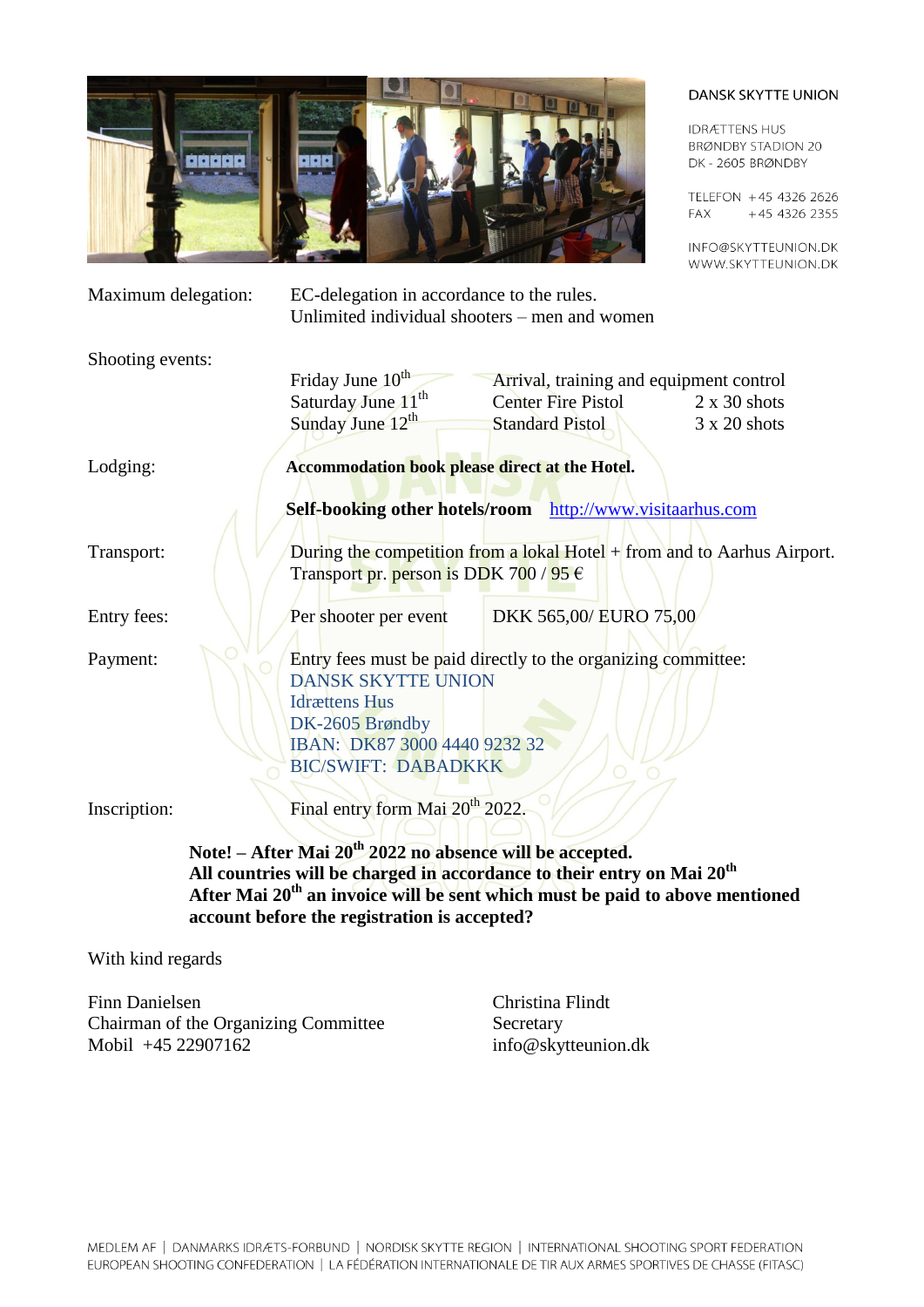**IDRÆTTENS HUS BRØNDBY STADION 20** DK-2605 BRØNDBY

TELEFON +45 4326 2626 +45 4326 2355 **FAX** 

INFO@SKYTTEUNION.DK WWW.SKYTTEUNION.DK

### **Final program**

| Friday June 10 <sup>th</sup>   | <b>Arrival of delegations</b> |                                                                                      |          |                      |
|--------------------------------|-------------------------------|--------------------------------------------------------------------------------------|----------|----------------------|
|                                | $16.00 - 20.00$               | <b>Equipment Control (Free)</b><br><b>Official Scheduled Training</b>                |          |                      |
|                                | $16.00 - 17.15$               | PET Center Fire relay 3 (precision/rapid)                                            |          |                      |
|                                | $17.20 - 18.35$               | <b>PET Center Fire relay 1 (precision/rapid)</b>                                     |          |                      |
|                                | $18.40 - 19.55$               | <b>PET Center Fire relay 2 (precision/rapid)</b>                                     |          |                      |
|                                | <b>18.00</b>                  | <b>Technical Meeting</b>                                                             |          |                      |
|                                |                               |                                                                                      |          |                      |
| Saturday June 11 <sup>th</sup> | $09.00 - 10.10$               |                                                                                      |          |                      |
|                                | $10.20 - 11.30$               | <b>Competition Center Fire precision</b><br><b>Competition Center Fire precision</b> |          | 1. Relay             |
|                                | $11.40 - 12.50$               | <b>Competition Center Fire precision</b>                                             |          | 2. Relay<br>3. Relay |
|                                | $13.00 + 13.55$               | <b>Competition Center Fire rapid</b>                                                 |          | 1. Relay             |
|                                | $14.00 - 14.55$               | <b>Competition Center Fire rapid</b>                                                 |          | 2. Relay             |
|                                | $15.00 - 15.55$               | <b>Competition Center Fire rapid</b>                                                 |          | 3. Relay             |
|                                | $16.15 - 16.45$               | <b>PET Standard Pistol Relay 1</b>                                                   |          |                      |
|                                | $17.00 - 17.30$               | <b>PET Standard Pistol Relay 2</b>                                                   |          |                      |
|                                | $17.45 - 18.15$               | <b>PET Standard Pistol Relay 3</b>                                                   |          |                      |
|                                | <b>19.00</b>                  | <b>Banquet on the range</b>                                                          |          |                      |
| Sunday June 12 <sup>th</sup>   |                               |                                                                                      |          |                      |
|                                | $09.00 - 10.30$               | <b>Standard Pistol</b>                                                               | 1. Relay |                      |
|                                | $10.30 - 12.00$               | <b>Standard Pistol</b>                                                               | 2. Relay |                      |
|                                | $12.00 - 13.30$               | <b>Standard Pistol</b>                                                               | 3. Relay |                      |
|                                | 14.00                         | <b>Victory Ceremony</b>                                                              |          |                      |

**Departure of delegations**

**Subject to be changed if less than 40 shooters**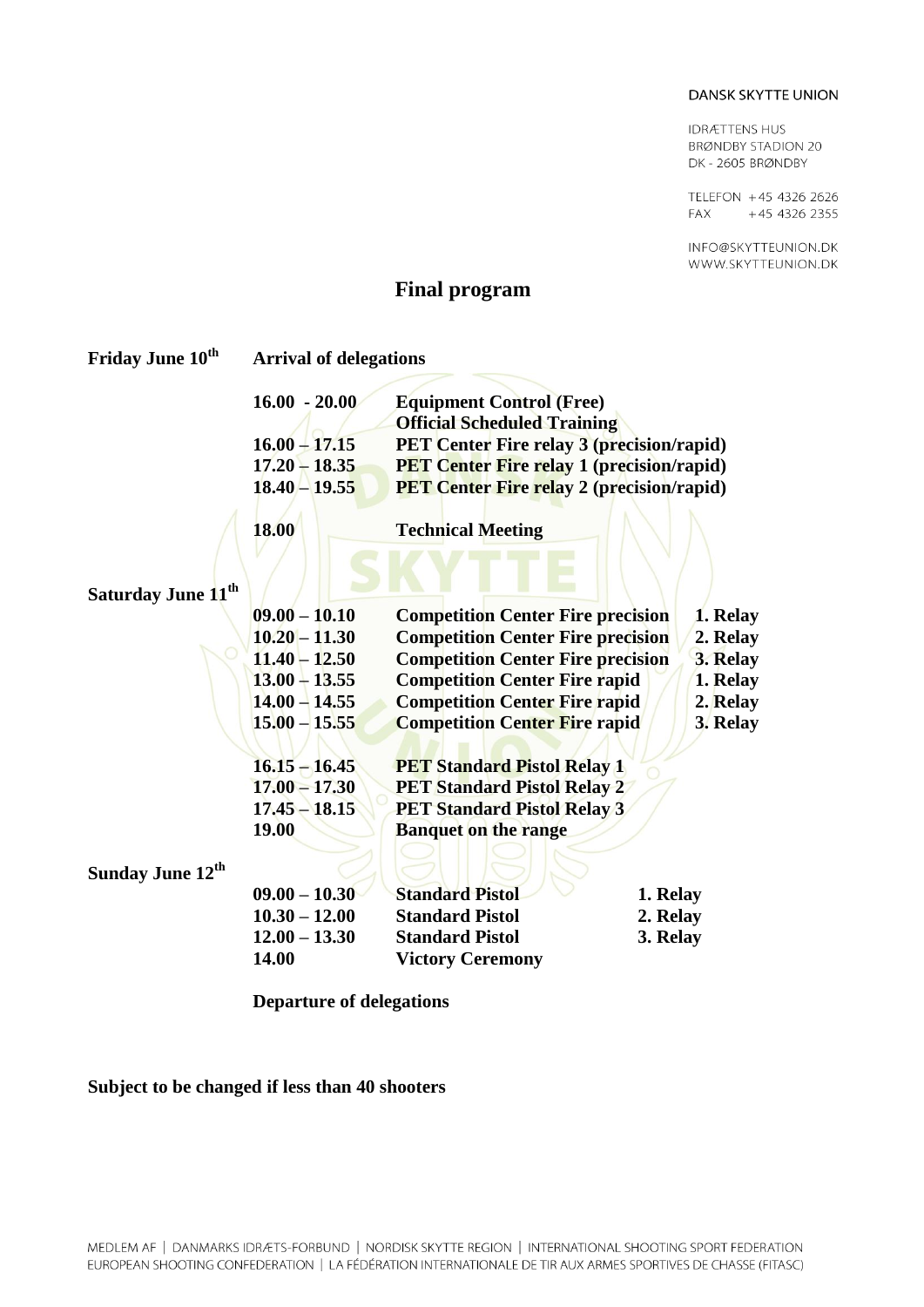**IDRÆTTENS HUS BRØNDBY STADION 20** DK-2605 BRØNDBY

TELEFON +45 4326 2626 FAX +45 4326 2355

INFO@SKYTTEUNION.DK WWW.SKYTTEUNION.DK

## **Lapua Cup Denmark 25 m 2022**

### **Final entry form**

| <b>Country:</b>                                                                           |                                    |                                            |  |
|-------------------------------------------------------------------------------------------|------------------------------------|--------------------------------------------|--|
| Association:                                                                              |                                    |                                            |  |
| Contact person:                                                                           |                                    |                                            |  |
| Address:                                                                                  |                                    |                                            |  |
| E-mail address:                                                                           |                                    |                                            |  |
| Telephone:                                                                                |                                    |                                            |  |
| <b>Delegation:</b>                                                                        |                                    |                                            |  |
| Name on official                                                                          |                                    | <b>Centerfire</b><br><b>Standardpistol</b> |  |
| <b>MEN</b><br><b>Number of male shooters</b>                                              |                                    |                                            |  |
| <b>WOMEN</b><br><b>Number of male shooters</b>                                            |                                    |                                            |  |
| Date:                                                                                     | Signature/name:                    |                                            |  |
| Please send this "Final entry" before Mai 20 <sup>th</sup> 2022 to the following address: |                                    |                                            |  |
| <b>Dansk Skytte Union</b>                                                                 |                                    |                                            |  |
| <b>Idrættens Hus</b><br>DK-2605 Brøndby                                                   |                                    |                                            |  |
|                                                                                           | <b>Denmark</b><br><b>Telephone</b> | +45 4326 2626                              |  |
|                                                                                           | E-mail                             | info@skytteunion.dk                        |  |